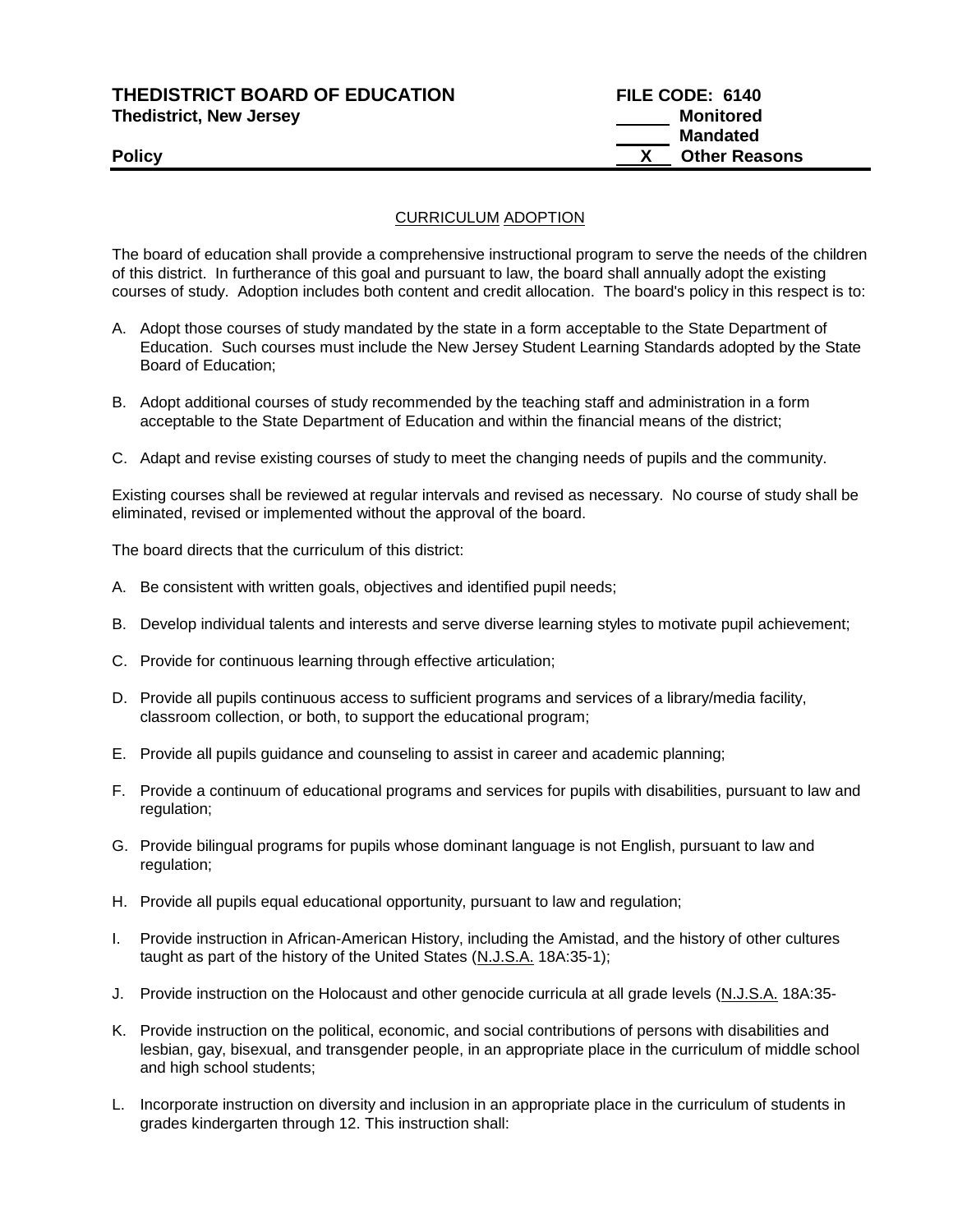#### File Code: 6140

#### CURRICULUM ADOPTION (continued)

- 1. Highlight and promote diversity, including economic diversity, equity, inclusion, tolerance, and belonging in connection with gender and sexual orientation, race and ethnicity, disabilities, and religious tolerance;
- 2. Examine the impact that unconscious bias and economic disparities have at both an individual level and on society as a whole; and
- 3. Encourage safe, welcoming, and inclusive environments for all students regardless of race or ethnicity, sexual and gender identities, mental and physical disabilities, and religious beliefs.
- M. Provide career awareness and vocational education, pursuant to law and regulation;
- N. Provide educational opportunities for exceptionally gifted and talented pupils.

The chief school administrator shall maintain a current list of all courses of study offered by this district; shall furnish each member of the board of education with a copy upon request; and shall provide a copy in the district office for public perusal.

Adoption of courses shall be by a recorded roll call majority vote of the full membership of the board. This includes the courses in the special education and ESL/bilingual programs, and those for the adult high school.

Adopted: September 23, 2020, Readopted: August 25, 2021

#### Key Words

Curriculum Adoption, Adoption of Curriculum, Core Proficiencies, Curriculum

| Legal References: N.J.S.A. 18A:4-25 |                                                             | Prescribing minimum courses of study for public<br>schools; approval of courses of study |
|-------------------------------------|-------------------------------------------------------------|------------------------------------------------------------------------------------------|
|                                     | N.J.S.A. 18A:29A-1 et seq.                                  | Teacher recognition                                                                      |
|                                     | N.J.S.A. 18A:33-1                                           | District to furnish suitable facilities; adoption of courses<br>of study                 |
|                                     | N.J.S.A. 18A:35-1 et seq.                                   | Curriculum and courses                                                                   |
|                                     | N.J.S.A. 18A:35-4.35                                        | History of disabled and LGBT persons included in<br>middle and high school curriculum    |
|                                     | N.J.S.A. 18A:35-4.36                                        | Policies, procedures pertaining to inclusive instructional<br>materials                  |
|                                     | N.J.S.A. 18A:35-4.36a                                       | Curriculum to include instruction on diversity and<br>inclusion                          |
|                                     | N.J.S.A. 52:16A-88                                          | Responsibilities and duties of the Amistad Commission                                    |
|                                     | N.J.A.C. 6A:8-1.1 et seq.                                   | <b>Standards and Assessment</b>                                                          |
|                                     | See particularly:                                           |                                                                                          |
|                                     | N.J.A.C. 6A:8-3.1, -5.1                                     |                                                                                          |
|                                     | N.J.A.C. 6A:14-4.1                                          | General requirements                                                                     |
|                                     | N.J.A.C. 6A:15-1.1et seq.<br>See particularly:              | <b>Bilingual education</b>                                                               |
|                                     | N.J.A.C. 6A:15-1.3, -1.4, -1.5<br>N.J.A.C. 6A:30-1.1et seq. | Evaluation of the Performance of School Districts                                        |
|                                     |                                                             |                                                                                          |

The Comprehensive Equity Plan, New Jersey State Department of Education